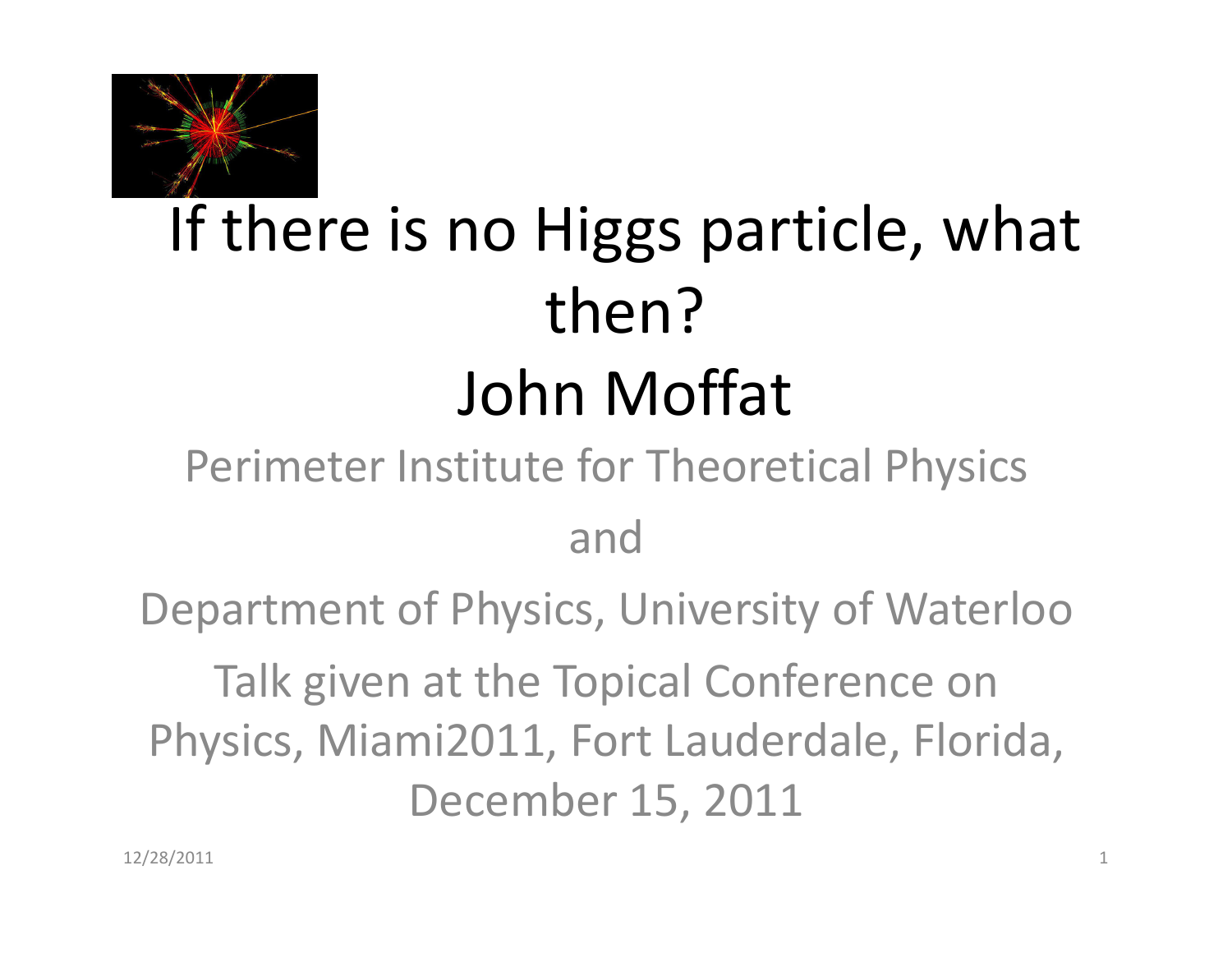#### **CONTENTS**

- 1. Present Status of the Higgs Particle Search
- 2. Alternatives to the Salam-Weinberg Standard Model
- 3. Conclusions

"In the room 3σ bumps come and go Talking of Michelangelo."

Paraphrased from "Love Song of J. Alfred Prufrock": T. S. Elliot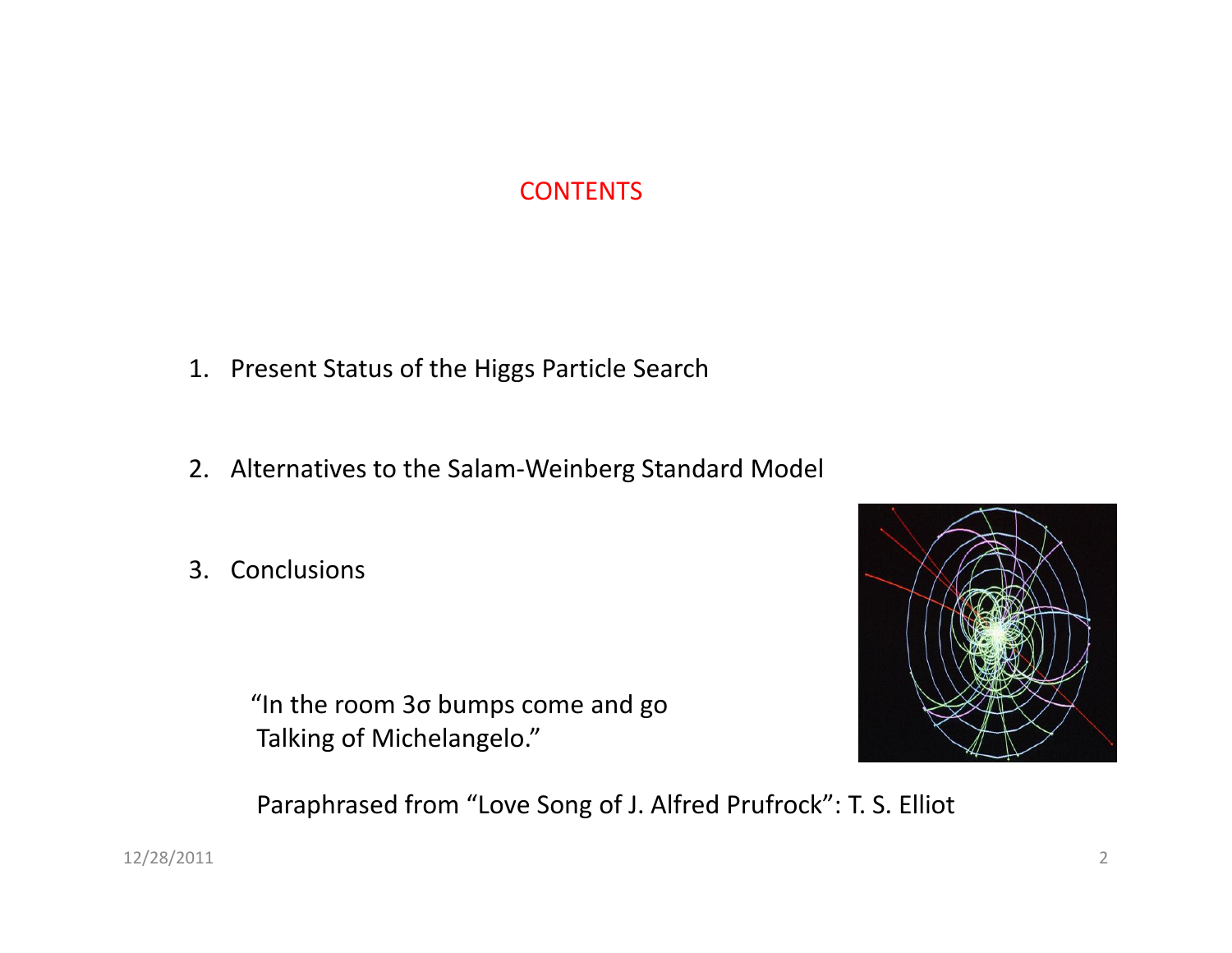#### 1. Present Status of the Higgs Particle Search

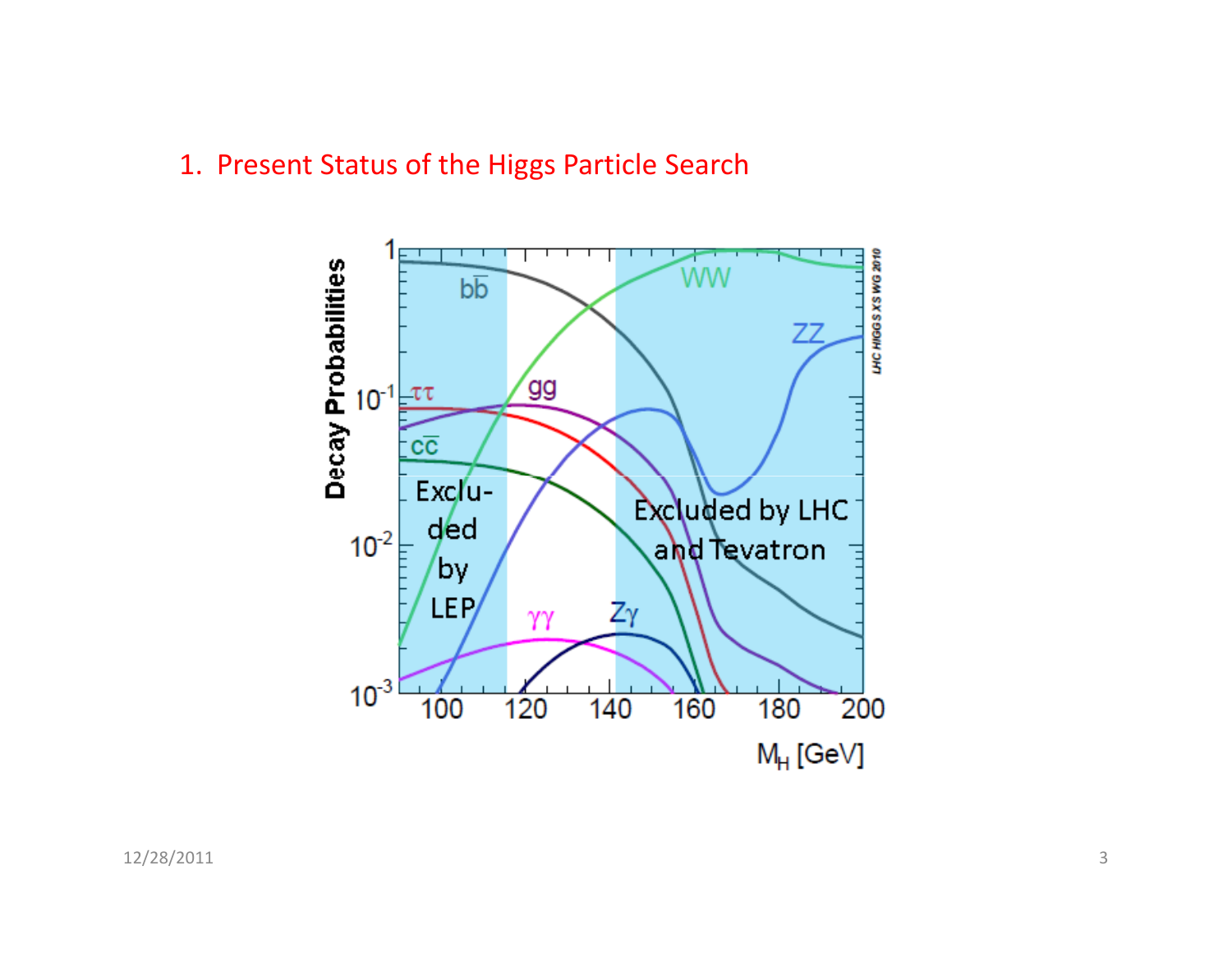#### Experimental progress of Higgs particle search: Summer 2011: TEVATRON Group and LHC, CERN Group

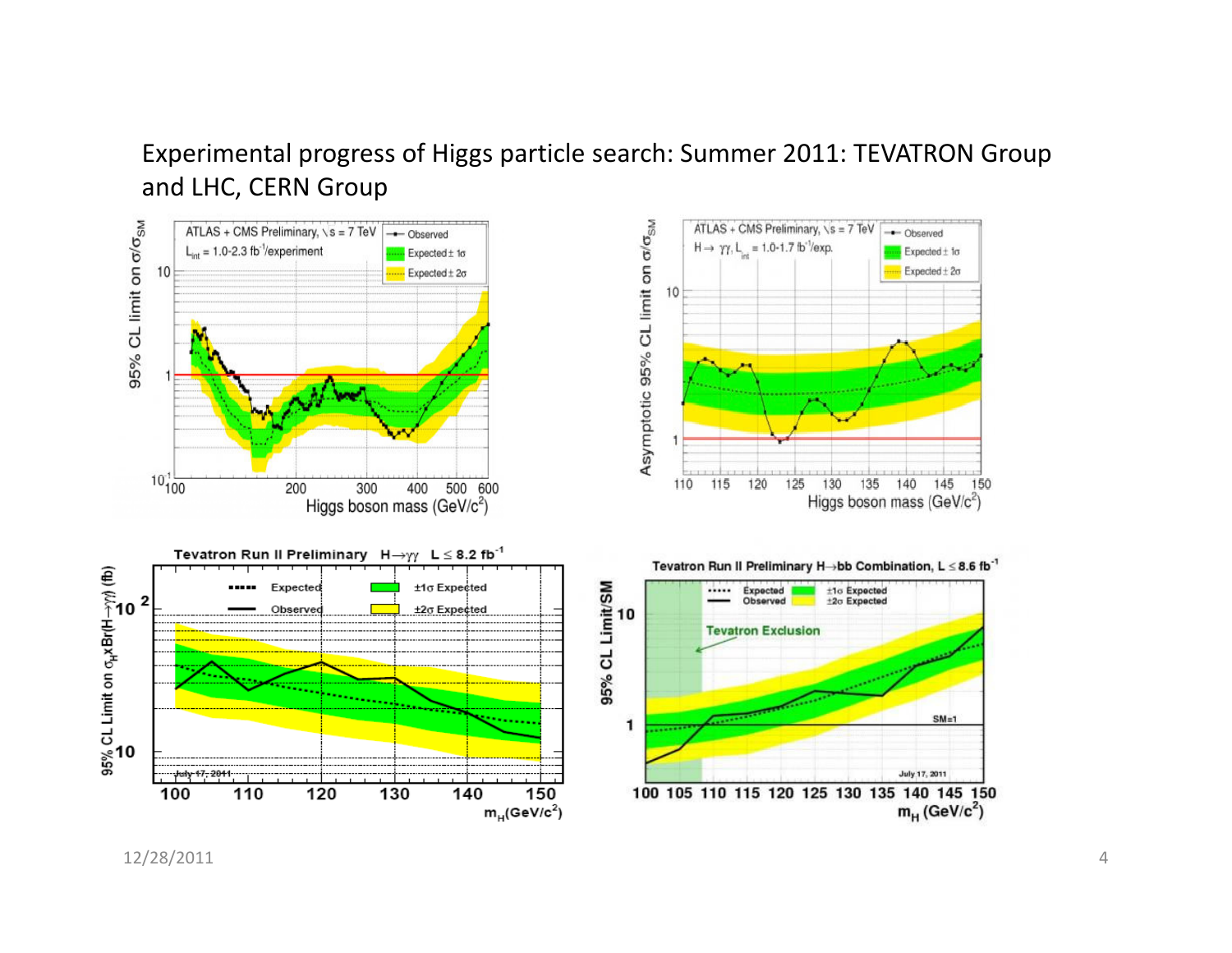F. Gianotti (for ATLAS) and G. Tonelli (for CMS), talks given at the CERN seminar on update on the Standard Model Higgs searches,

CERN,13/12/2011;https://indico.cern.ch/conferenceDisplay.py?confId=164890.



5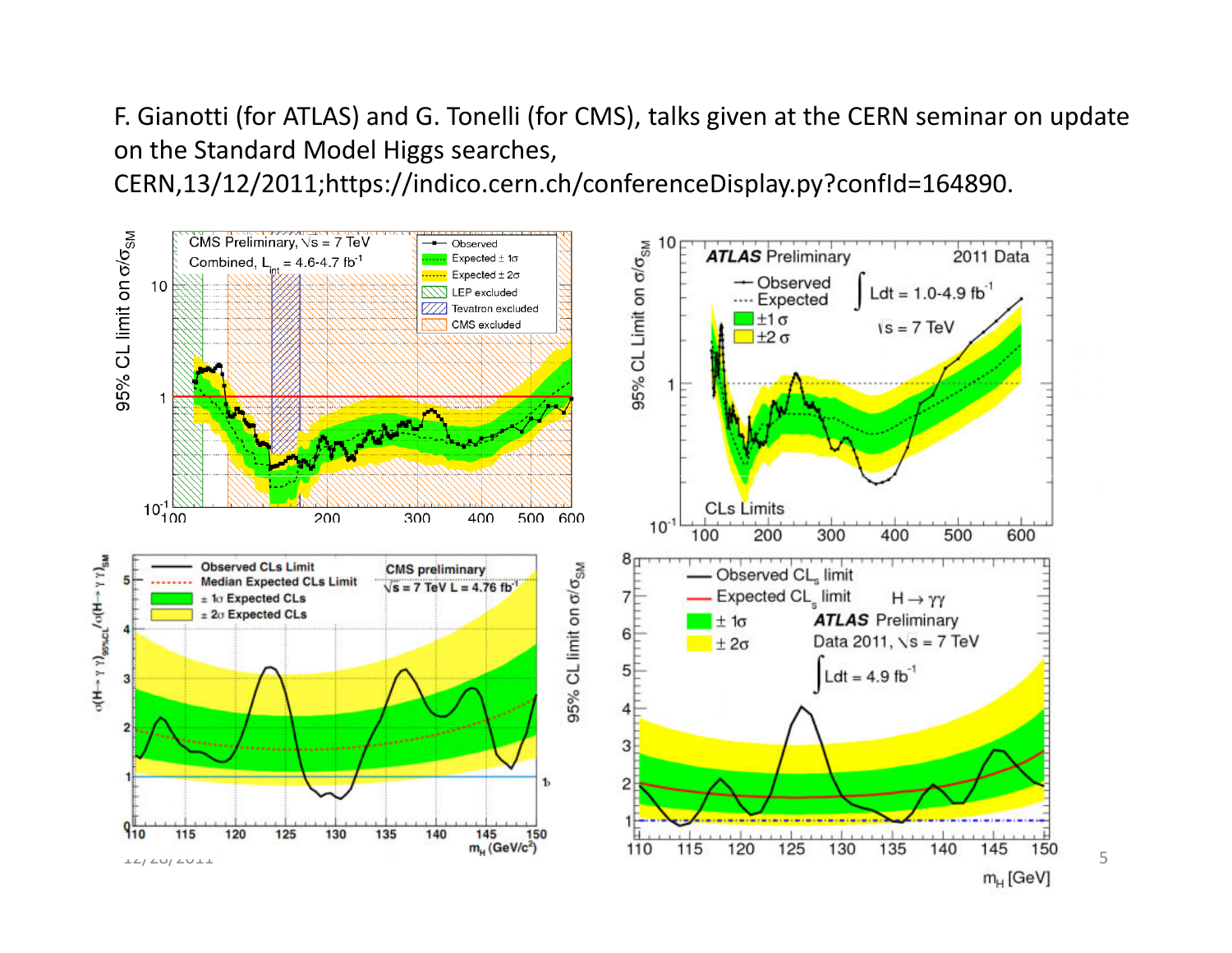

12/28/2011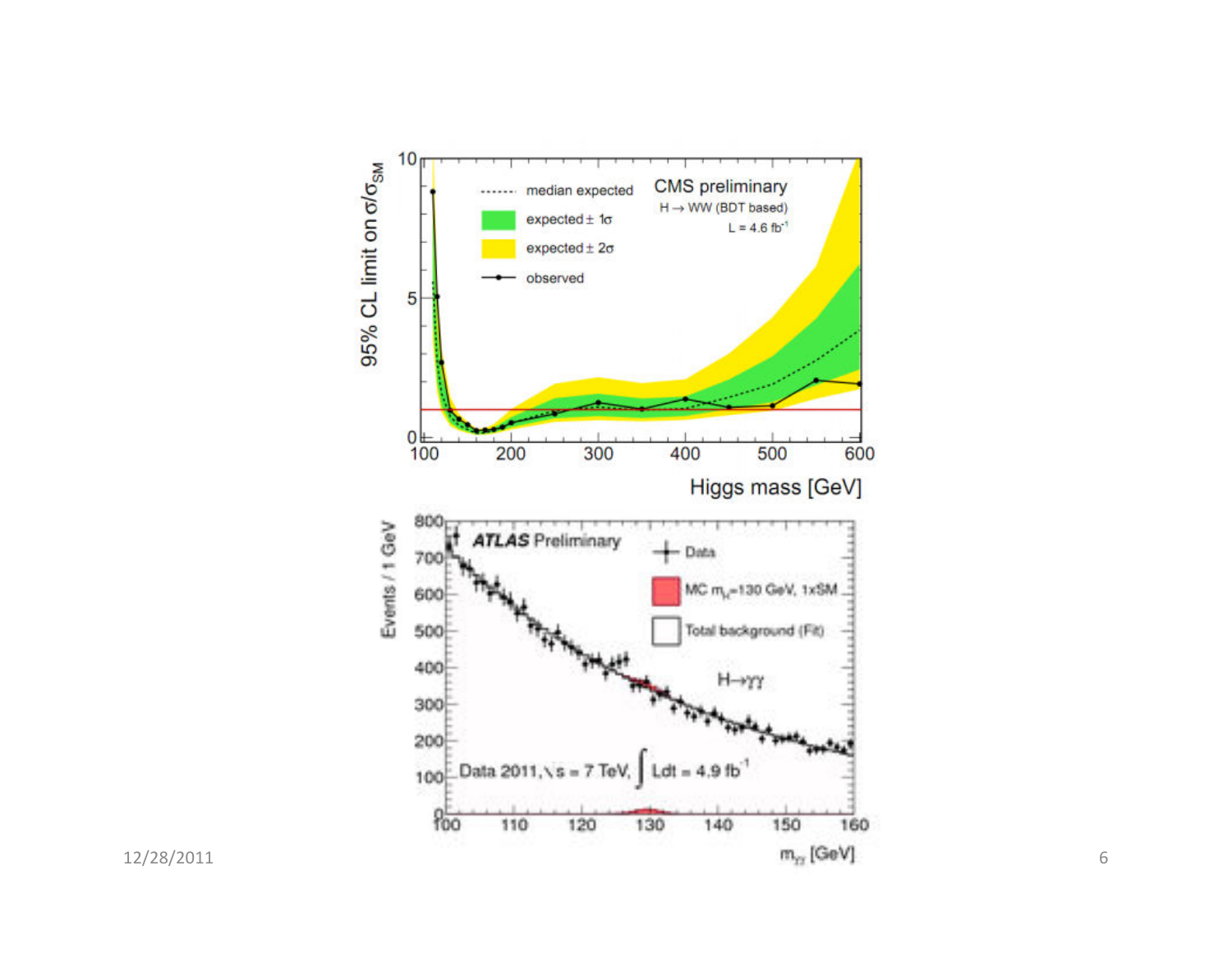• The 2010 – July 2011 ATLAS+CMS data for the golden channel H -> γγ for √s=7 TeV and L=1.0-1.7 fb<sup>-1</sup> shows a 2 $\sigma$  excess (bump) at m<sub>H</sub> $\sim$  140 GeV that was potentially identified as a Higgs particle. Later data in 2011 excluded this signal and showed that it was due to a statistical fluctuation.

• The 2011 data from CMS for the channel H ->  $\gamma\gamma$  at  $\gamma$ s = 7 TeV and L = 4.7 fb<sup>-1</sup> shows a 2.3σ excess (bump) at m<sub>H</sub> ~ 123 GeV which is reduced to 1.9σ with LEE<br>(i) the line of the line of the line of the line of the line of the line of the line of the line of the line of (look elsewhere effect). However, there is another  $\sim$  2 $\sigma$  excess (bump) at  $m_{H}^{\sim}$  136 GeV and a 2.4σ dip at m<sub>H</sub>~ 130 GeV. Whereas the excess events at m<sub>H</sub> ~ 123 GeV could be the signal for a Higgs particle, the bump at  $m_H$   $\sim$  136 GeV is also a likely candidate. However, these bumps and the dip can also be interpreted as statistical fluctuations in the data.

• The 2011 ATLAS data for H -> γγ at Vs = 7 TeV and L = 4.9 fb<sup>-1</sup> shows a 2.3σ excess of events (bump) at  $m_H \sim 126$  GeV which could be identified with the Higgs particle. Note that this ATLAS bump is located about  $m_H$  ~ 3 GeV away from the CMS bump for this decay channel. This signal can also be interpreted as a statistical fluctuation in the data.

• The allowed range of Higgs mass is now  $114.4\,$  GeV  $<\,$  m $_{\textrm{\tiny{H}}}$   $< 130$  -136 GeV.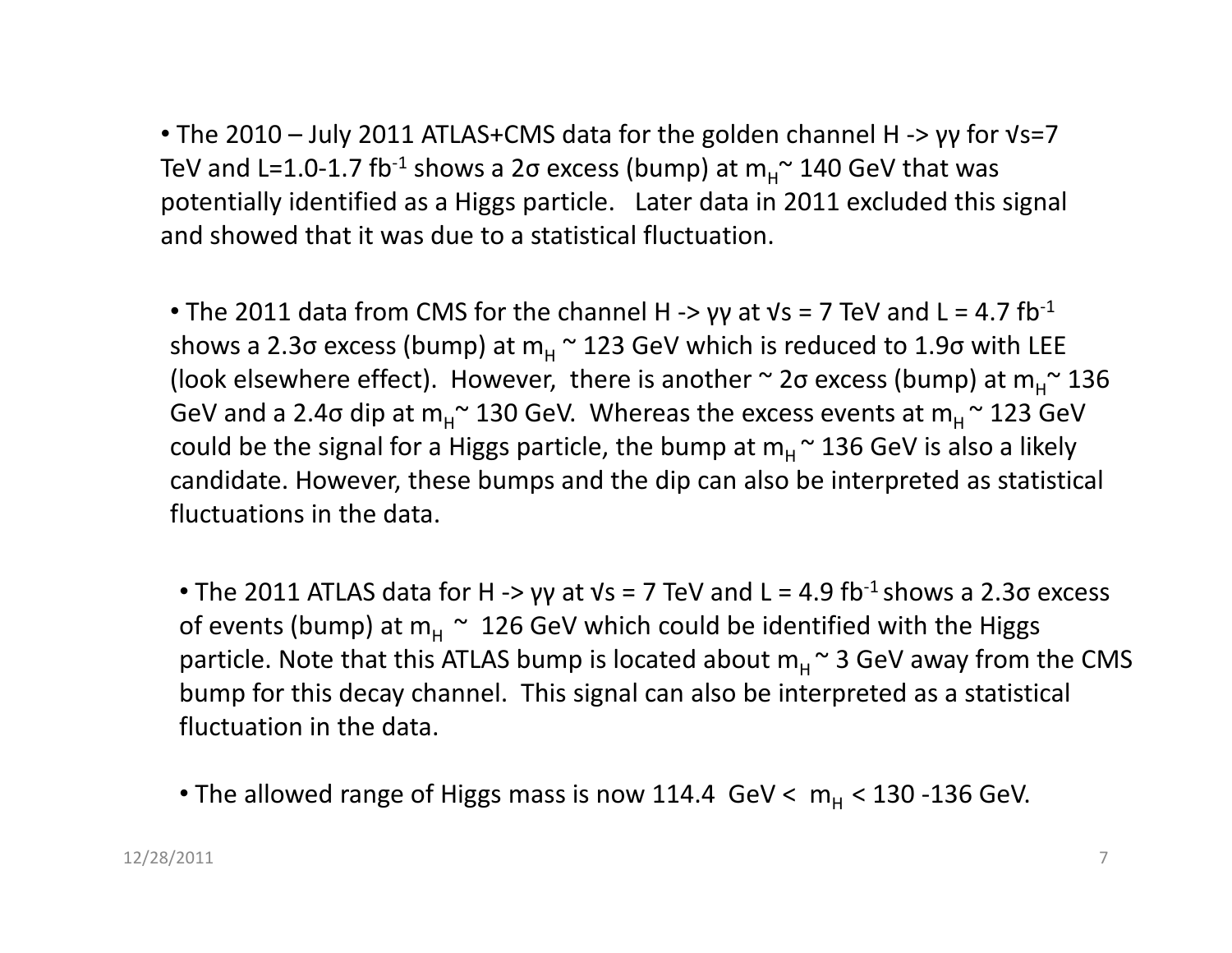• The 2011 plot for H -> γγ for ATLAS Events/1 GeV versus the invariant  $m_{\gamma\gamma}$  , shows a 2 bin excess of events at  $m_H ~ 126$  GeV. However, this should be compared to  $\mu$ the MC SM calculation of the expected Events/1 GeV for a Higgs particle at  $m_H \sim$ 130 GeV. The significant excess of events in the comparison with the expected events may again be due to this signal being a statistical fluctuation.

• The CMS data for the dominant channel H -> WW at  $\sqrt{5}$  TeV and L = 4.6 fb<sup>-1</sup> does not show any excess of events above 1 $\sigma$  at  $m_{\rm H}$   $\sim$  126 GeV.

• The TEVATRON data for 2010 and 2011 for H -> γγ at √s=2 TeV and L = 8.2 TeV does not show any excess of events above 1σ at m<sup>H</sup> ~ 126 GeV. The same is true for the TEVATRON data for H -> bb at L = 8.6 fb<sup>-1.</sup>

• We conclude that as of December 2011, the search for the Higgs particle at the LHC and TEVATRON colliders is inconclusive. Hopefully, in 2012 more definite results can be obtained with increased luminosity at the LHC.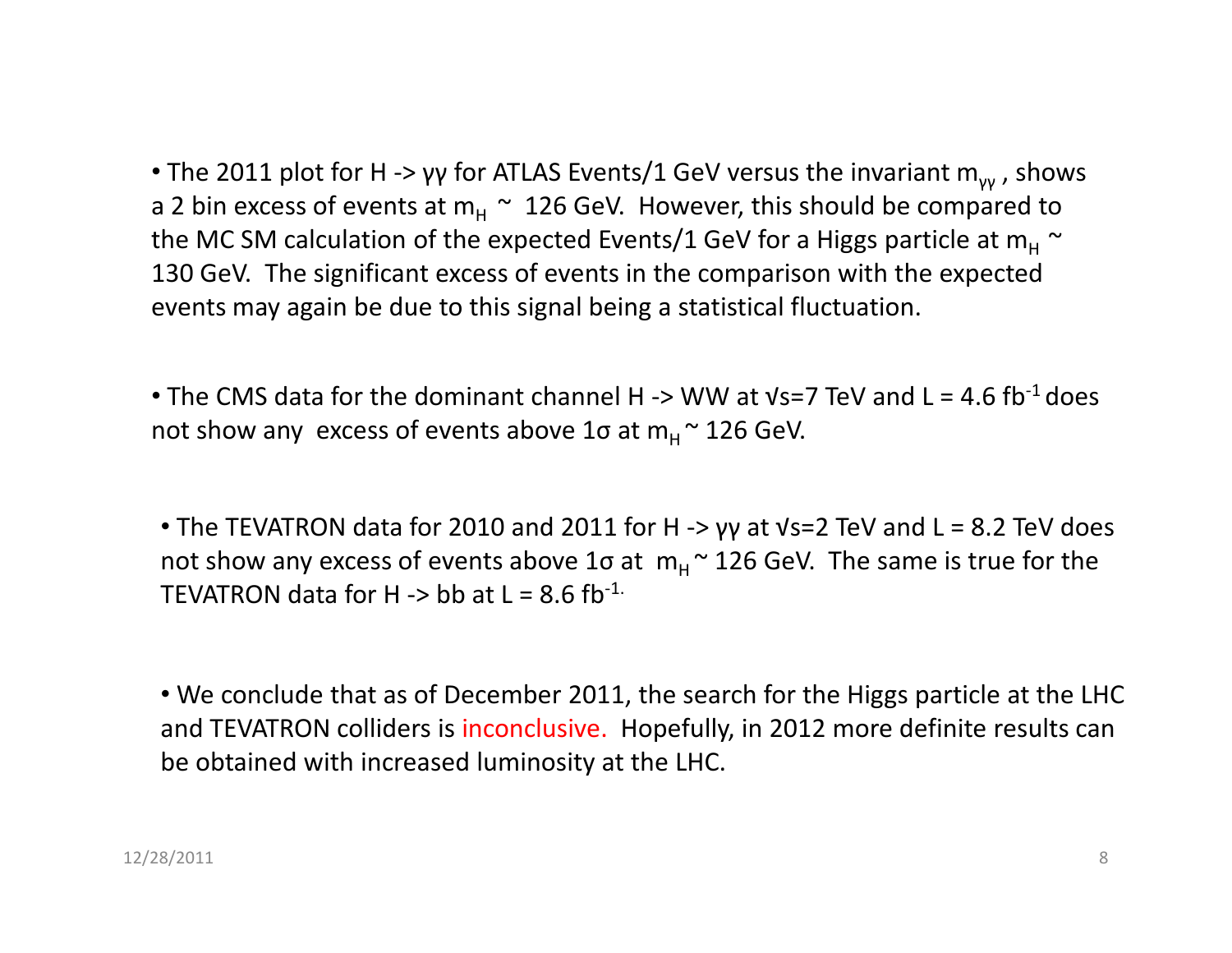#### Global fits to EW precision data yield the best fit :

ALEPH, CDF, D0, DELPHI, L3, OPAL, SLD Collaborations, LEP Electroweak Working Group, Tevatron Electroweak Working Group, LD Electroweak, Heavy Flavour Groups, arXiv:0911.2604[hep-ex].

The TEVNPH Working Group of the CDF, D0 Collaborations, arXiv:1007.4587 [hep-ex]; B. Kilminster, ICHEP, Paris, France, July 2010.

$$
m_H = 87^{+35}_{-26} \,\text{GeV}.
$$

The present fits to EW data and flavor changing neutral current constraints favor a light fundamental (elementary) SM Higgs particle.

A lower bound on the Higgs mass  $m_H$  > 114.4GeV has been established by direct searches at the LEP accelerator

LHC data have excluded a Higgs mass m<sub>H</sub> ~ 130 - 600 GeV to 95% confidence level<br>'2011) (2011).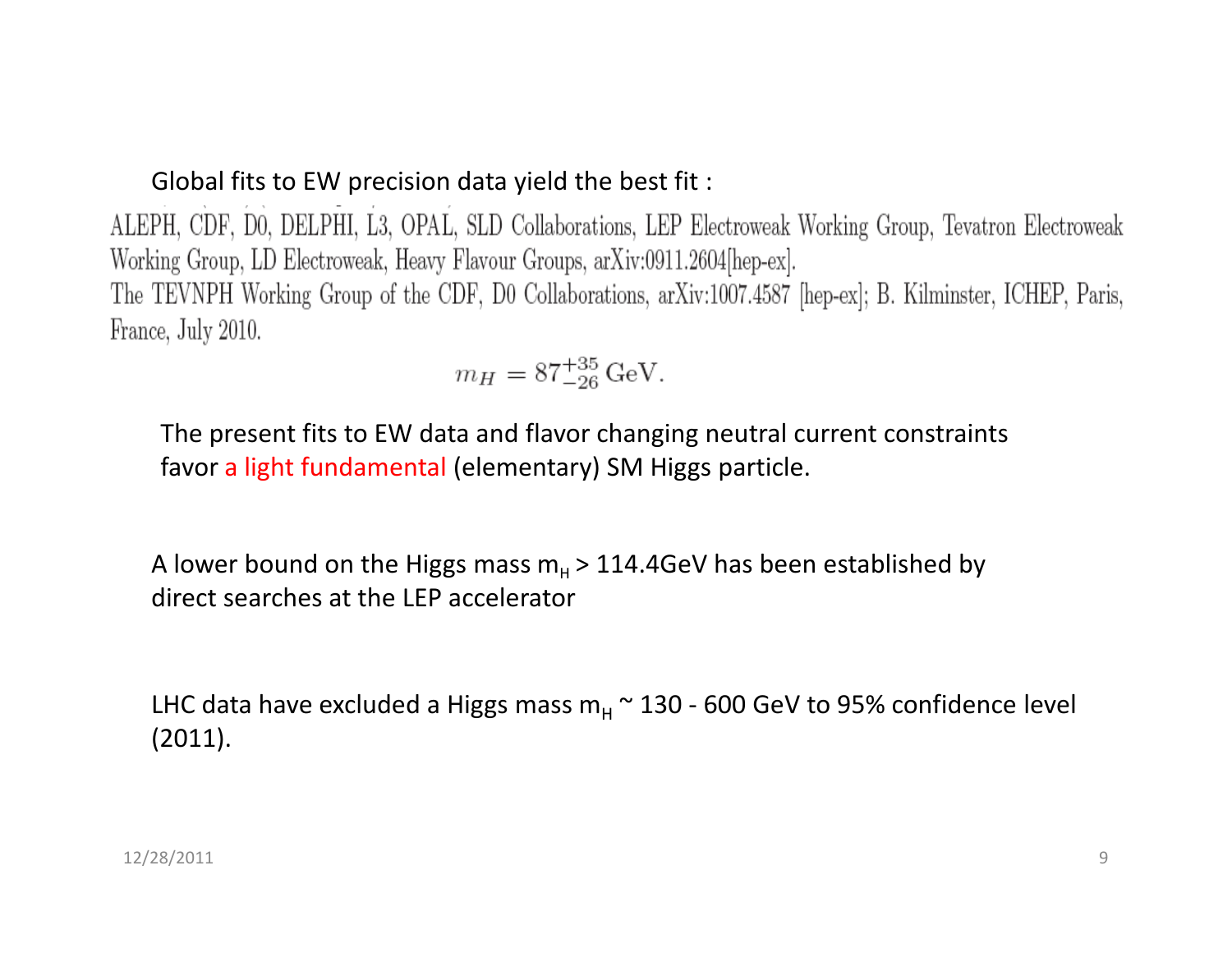### 2. Alternatives to the Weinberg-Salam Standard Model.

Possible alternatives to the Standard Electroweak Model (SEM) are:

- 1. Technicolor. Composite model with the scalar spin 0 Higgs particle composed of fermions as a strongly bound state. Equivalent to the BCS model of superconductivity. For a review see e.g., J. R. Anderson et al. arXiv:1104.125.
- 2. Adding new spin 1 resonances above  $1 2$  TeV. See e.g., A. Falkowski, C. Grojean, A. Kaminska, S. Pokorski and A. Weiler, JHEP 1111, 028 (2011) [arXiv:1108.1183[hep-ph]].
- 3. Top-antitop quark resonances. See e.g., P. Ferrario and G. Rodrigo, arXiv:0906.5541 [hep-ph].
- 4. Supersymmetric partners with 5 (?) Higgs particles. See e.g., G. Aad *et al. [The* ATLAS Collaboration], arXiv:0901.0512 [hep-ex].
- 5. Extra dimensions Kaluza-Klein excitations (new resonances above 1 2 TeV) See e.g., C. Csaki, C. Grojean, H. Murayama, L. Pilo and J. Terning, Phys. Rev. D 69, 055006 (2004) [arXiv:hep-ph/0305237].

12/28/2011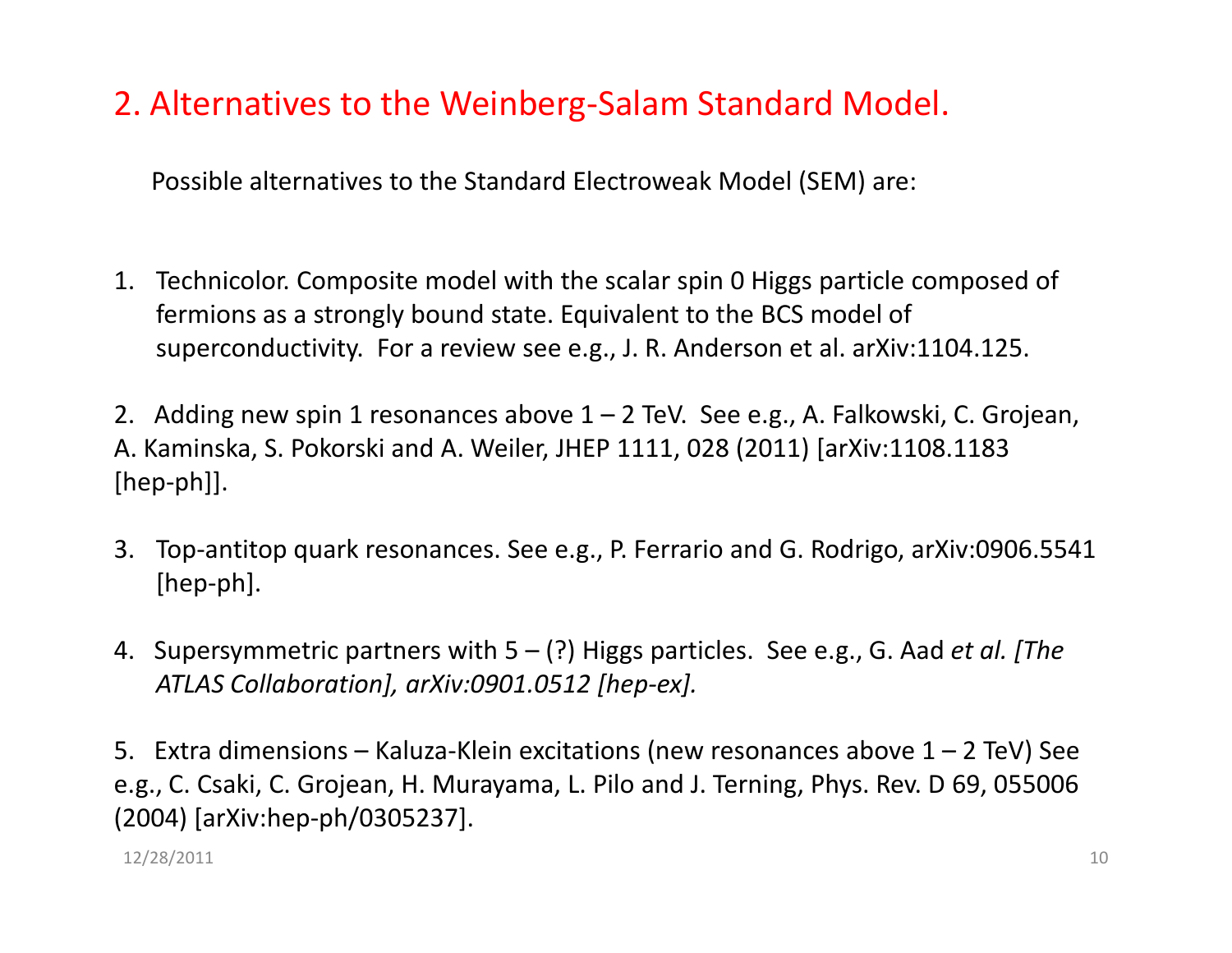The scattering amplitude matrix elements for the process  $W_L^{\dagger}+W_L^{\dagger} \rightarrow W_L^{\dagger}+W_L^{\dagger}$ is given in the SM by

$$
i\mathcal{M}_W = ig^2 \left[ \frac{\cos \theta + 1}{8M_W^2} s + \mathcal{O}(1) \right]
$$

The Higgs exchange contribution cancels the bad high energy behavior:

$$
i\mathcal{M}_H = -ig^2 \left[ \frac{\cos \theta + 1}{8M_W^2} s + \mathcal{O}(1) \right]
$$

It can be proved that spontaneous symmetry breaking of the vacuum for  $SU<sub>1</sub>(2)$  X  $\mathsf{U}_{\mathsf{Y}}(1) \to \mathsf{U}_{\mathsf{em}}(1)$  with an Anderson, Brout, Englert, Higgs, Guralnik, Hagen, Kibble (ABEHGHK) mechanism is necessary and sufficient to guarantee renormalizability and tree graph unitarity ('t Hooft 1971; 't Hooft-Veltman 1971-74; Llewllyn-Smith 1973; Cornwall, Levin, Tiktopoulos, 1974, others).

The Higgs field pervades all of space and is claimed to generate the masses of the elementary quarks, leptons W and Z bosons, keeping the photon massless.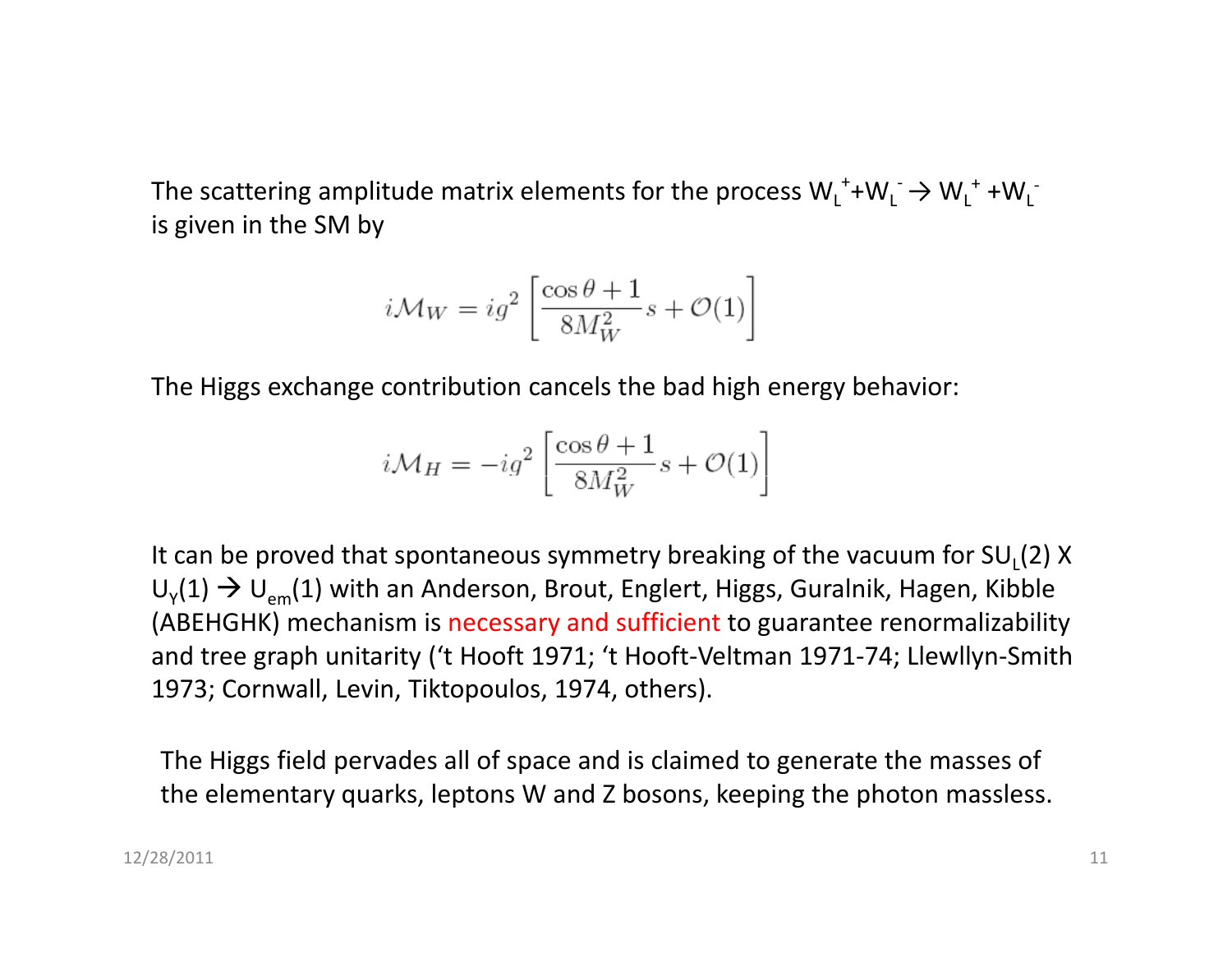An alternative to the electroweak model (EM) is to envisage a significant overhaul of QFT. This would allow for a finite QFT that avoids the problem of UV renormalizability and retains unitarity. Most QFTs are not renormalizable e.g. scalar field theory with V(φ)=μ<sup>2</sup>(∂φ)<sup>2</sup>+λφ<sup>n</sup> (n > 4) and quantum gravity.

A UV complete EW theory can be constructed that begins with a dynamically broken SU(2) X U(1) (JWM, Eur. Phys. J. Plus (2011) 126: 53, arXiv: <u>1006.1859 [hep-ph];</u> arXiv:1103.0979 [hep-ph]; arXiv:1104.5706 [hep-ph]). The EW model with running coupling constants described by an energy dependent entire function is UV complete and avoids unitarity violations for energies above 1 TeV. The action contains no physical scalar fields and no Higgs particle and the physical fields are local and satisfy microcausality. The W and Z masses are compatible with a symmetry breaking SU(2)<sub>L</sub>×U(1)<sub>Y</sub>  $\rightarrow$  U<sub>em</sub>(1), which retains a massless photon. The nonlocal vertex couplings possess an energy scale Λ<sub>w</sub>  $_{\text{w}}$  > 1-2 TeV predicting scattering amplitudes that can be tested at the LHC.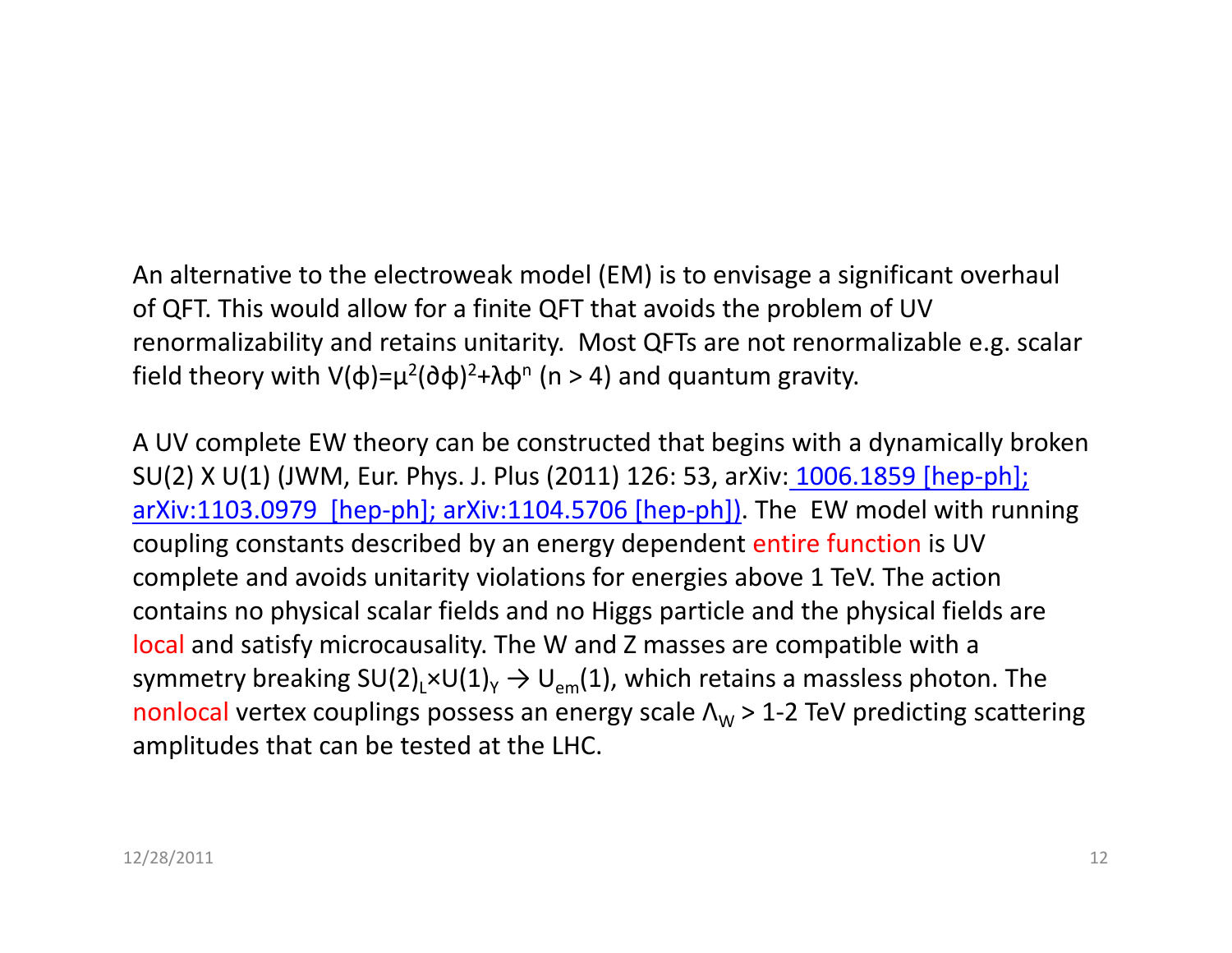In our nonlocal interaction EW model, the tree graph unitarity violation is canceled by the high-energy behavior of g(s). The amplitude is now

$$
i\mathcal{M}_W = i\bar{g}^2(s)\left[\frac{\cos\theta + 1}{8M_W^2}s + \mathcal{O}(1)\right].
$$

The EW coupling constants are defined by

$$
\overline{g}(x) = g\mathcal{E}(\Box(x)/\Lambda_W^2), \qquad \overline{g}'(x) = g'\mathcal{E}(\Box(x)/\Lambda_W^2).
$$

Here,  $\mathcal{E}(\Box(x)/\varLambda_W^2)$  is an entire function of  $\,\Box(x)/\varLambda_W^2$  .

We require that for √s > 1-2 TeV, g(s) decreases as ~ 1/√s or faster, resulting in the cancelation of the unitarity violating contribution. We expect that a consistent choice of the entire function  $\mathcal{E}(\Box(x)/A_W^2)$  will lead to a different prediction for the  $W_{L}$  +  $W_{L}$   $\rightarrow$   $W_{L}$  +  $W_{L}$  scattering amplitude for  $\sqrt{s}$  > 1-2 TeV compared to the Higgs EW model, providing an experimental test of our model.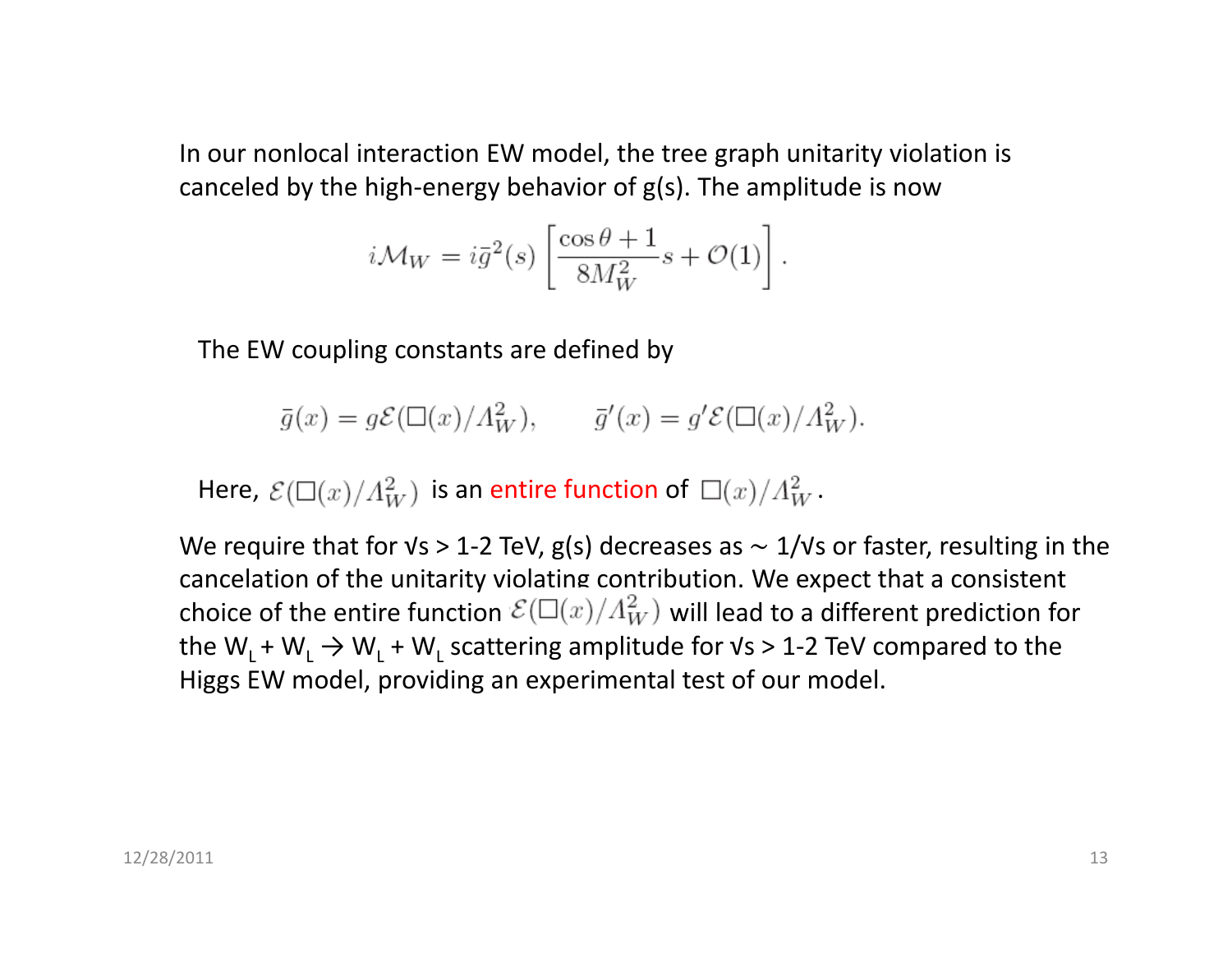Can EW theory without the Higgs particle be renormalizable and unitary?

The only unique renormalizable EW model that is unitary is the spontaneously broken standard model with a Higgs particle, but the mass of the Higgs must satisfy  $m_H < 600$  -800 GeV, otherwise the perturbation theory breaks down and Born tree graph unitarity is violated. Moreover if  $m_H < 120$  GeV the theory is interesting the state of the state of the state of the state of the state of the state of the state of the state of the state of the state of vacuum unstable and breaks down as √s  $\rightarrow \infty$ . The standard Higgs model also<br>suffers from the Higgs mass radiative correction instability (Higgs mass suffers from the Higgs mass radiative correction instability (Higgs mass hierarchy problem) , the potential triviality problem and a very large and physically unacceptable vacuum energy density..

A necessary and sufficient condition for renormalizability of a local QFT is gauge invariance. This can be a "hidden" gauge invariance as occurs in the SM Higgs Weinberg-Salam model.

An alternative gauge symmetry can be invoked using the Stueckelbergformalism (E. C. G. Stueckelberg, Helv. Phys. Acta. 11, 225 (1938).)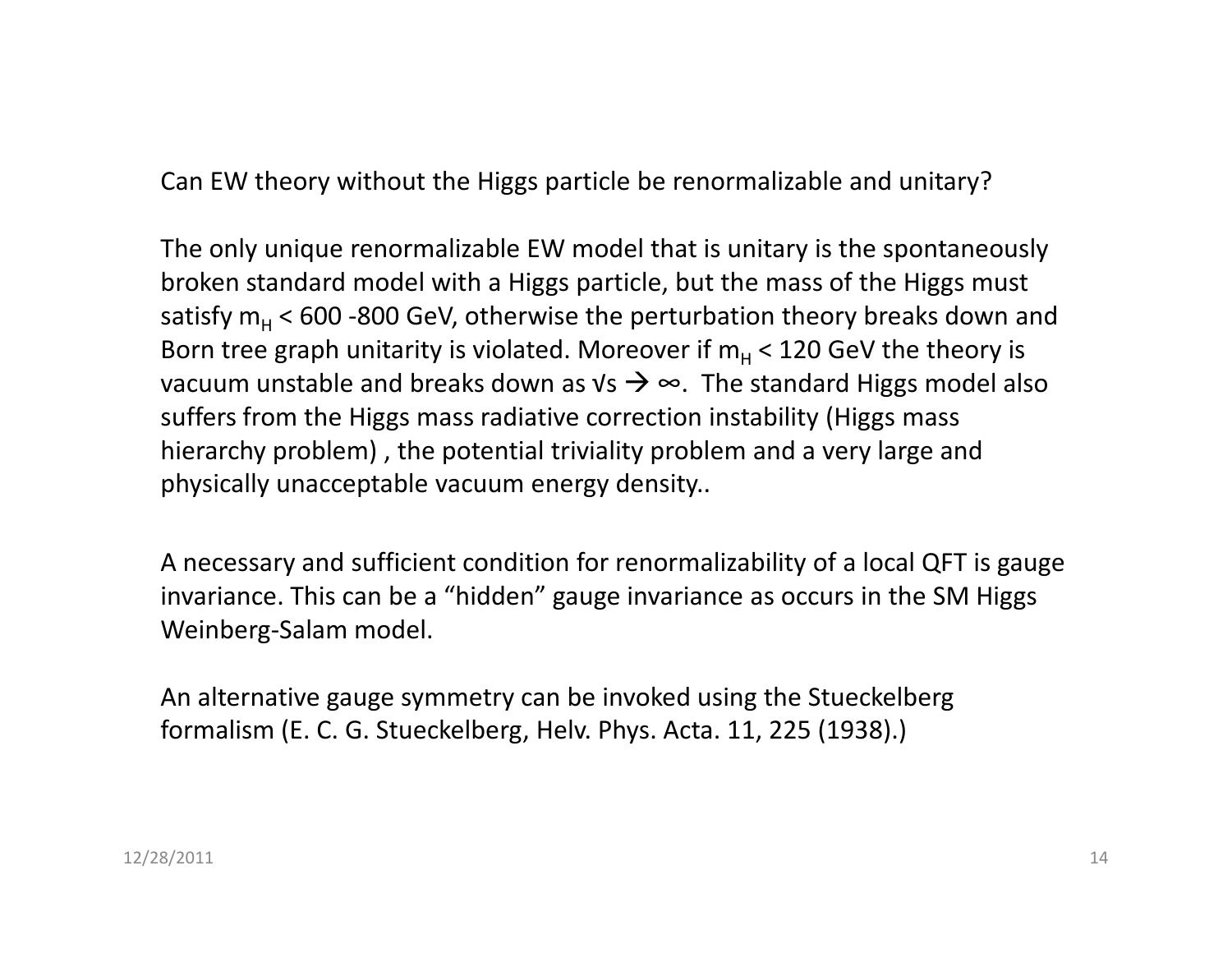An effective EW model is based on a gauge invariant action with *local interactions* using a Stueckelberg formalism . The gauge invariance of the Lagrangian leads to a renormalizable EW theory, provided the scalar fields in the Lagrangian decouple at high energies rendering a scalar spin-0 boson undetectable at present accelerator energies. The model contains only the observed particles, namely, 12 quarks and leptons, the charged W boson, the neutral Z boson and the massless photon and gluon without the Higgs particle.

In our EW theory, there is no attempt to explain the origin of masses. This is particularly true for the W and  $Z^0$  bosons. The gauge invariant Lagrangian is given by

$$
\mathcal{L}_{\text{EW}} = \sum_{f} \bar{f} i \not{D}^{W} f + \sum_{f} \bar{f} i \not{D}^{Z} f + \sum_{f} \bar{f} i \not{D}^{A} f - \frac{1}{2} W^{+\mu\nu} W^{-}_{\mu\nu} - \frac{1}{4} Z_{\mu\nu} Z^{\mu\nu} - \frac{1}{4} F^{\mu\nu} F_{\mu\nu}
$$
  
+ 
$$
\frac{1}{2} (M_Z Z_{\mu} - \partial_{\mu} \beta) (M_Z Z^{\mu} - \partial^{\mu} \beta) + (M_W W^{+}_{\mu} - P \partial_{\mu} \sigma) (M_W W^{-\mu} - P \partial^{\mu} \sigma) + \mathcal{L}_{m_f},
$$

where  $\theta$  and  $\sigma$  are scalar gauge fields and P is a function of  $\sigma$ .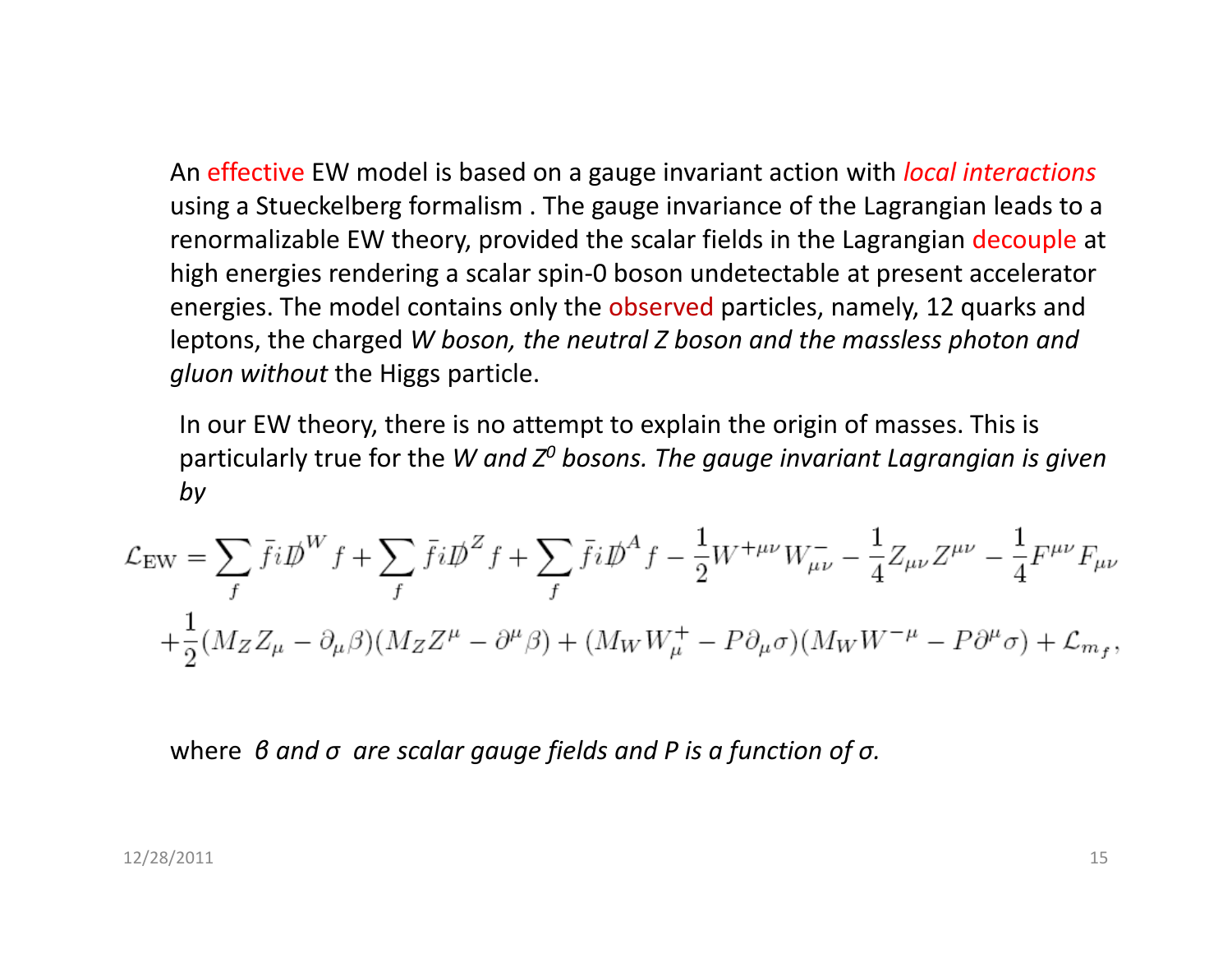The Lagrangian is invariant under the infinitesimal gauge transformations

$$
Z_{\mu} \to Z_{\mu} + \partial_{\mu} \nu, \quad \beta \to \beta + M_Z \nu, \quad W_{\mu} \to W_{\mu} + \mathcal{D}_{\mu}^W \chi, \quad \sigma \to \sigma + Q \chi.
$$

$$
W_{\mu\nu}^+ = D_{\mu}^W W_{\nu}^+ - D_{\nu}^W W_{\mu}^+, \quad Z_{\mu\nu} = \partial_{\mu} Z_{\nu} - \partial_{\nu} Z_{\mu}
$$

The fermion mass Lagrangian is

$$
\mathcal{L}_{m_f} = -\sum_{\psi_L^i, \psi_R^j} m_{ij}^f (\bar{\psi}_L^i \psi_R^j + \bar{\psi}_R^i \psi_L^j),
$$

We have not included in the Lagrangian the standard scalar field Higgs contribution:

$$
\mathcal{L}_{\phi} = |(i\partial_{\mu} - gT^{a}W_{\mu}^{a} - g'\frac{Y}{2}B_{\mu})\phi|^{2} - V(\phi), \quad V(\phi) = \mu_{H}^{2}\phi^{\dagger}\phi + \lambda_{H}(\phi^{\dagger}\phi)^{2}
$$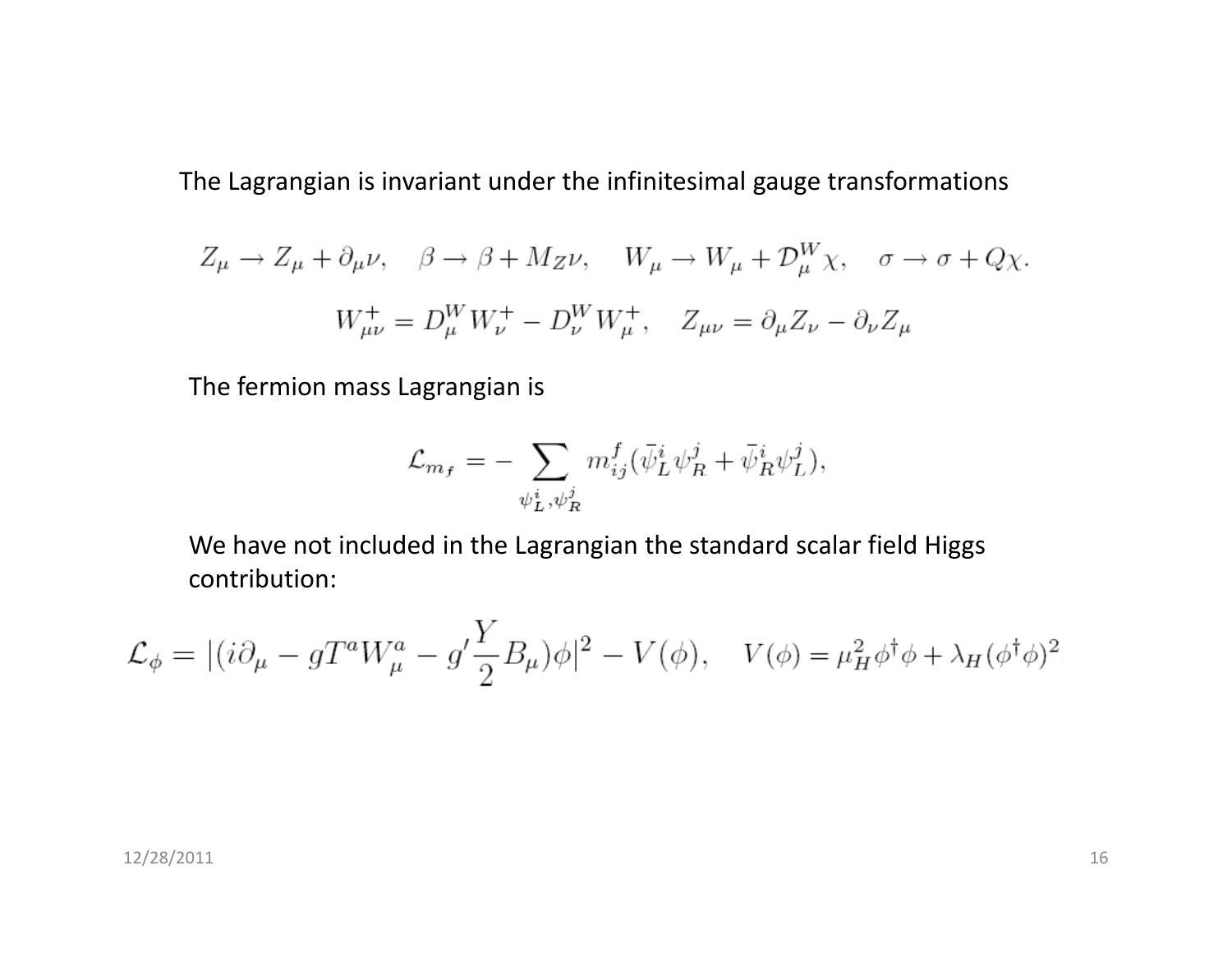The *W* and *Z* masses are the experimental masses. We do not begin with a massless Lagrangian and then break the SU(2) symmetry through a spontaneous symmetry breaking of the vacuum. The Stueckelberg gauge invariance is a dynamical "hidden" symmetry.

Our effective EW theory is not ultraviolet (UV) complete. We have to demand that we apply the theory in the restricted energy region  $E_{_S}$  <  $\mu$  =  $\nu\lambda M_{_W}$  in which there are no scalar bosons in either the initial or final state of the S matrix. Thus, the nonrenormalizable scalar field interactions are decoupled from the non-Abelian <sup>W</sup> interactions. This decoupling of the scalar field interactions follows automatically for the neutral Z<sup>0</sup> boson Abelian interactions and this U(1) sector of the theory is renormalizable and unitary. For a sufficiently large  $\lambda$  parameter the scalar boson has a  $\mu$ =√λM<sub>W</sub> that makes is heavy enough to avoid detection by LHC<br>experiments, in the restricted effective energy range the S matrix is unitary. experiments. In the restricted effective energy range the S matrix is unitary  $S^{\dagger} = S^{-1}$ .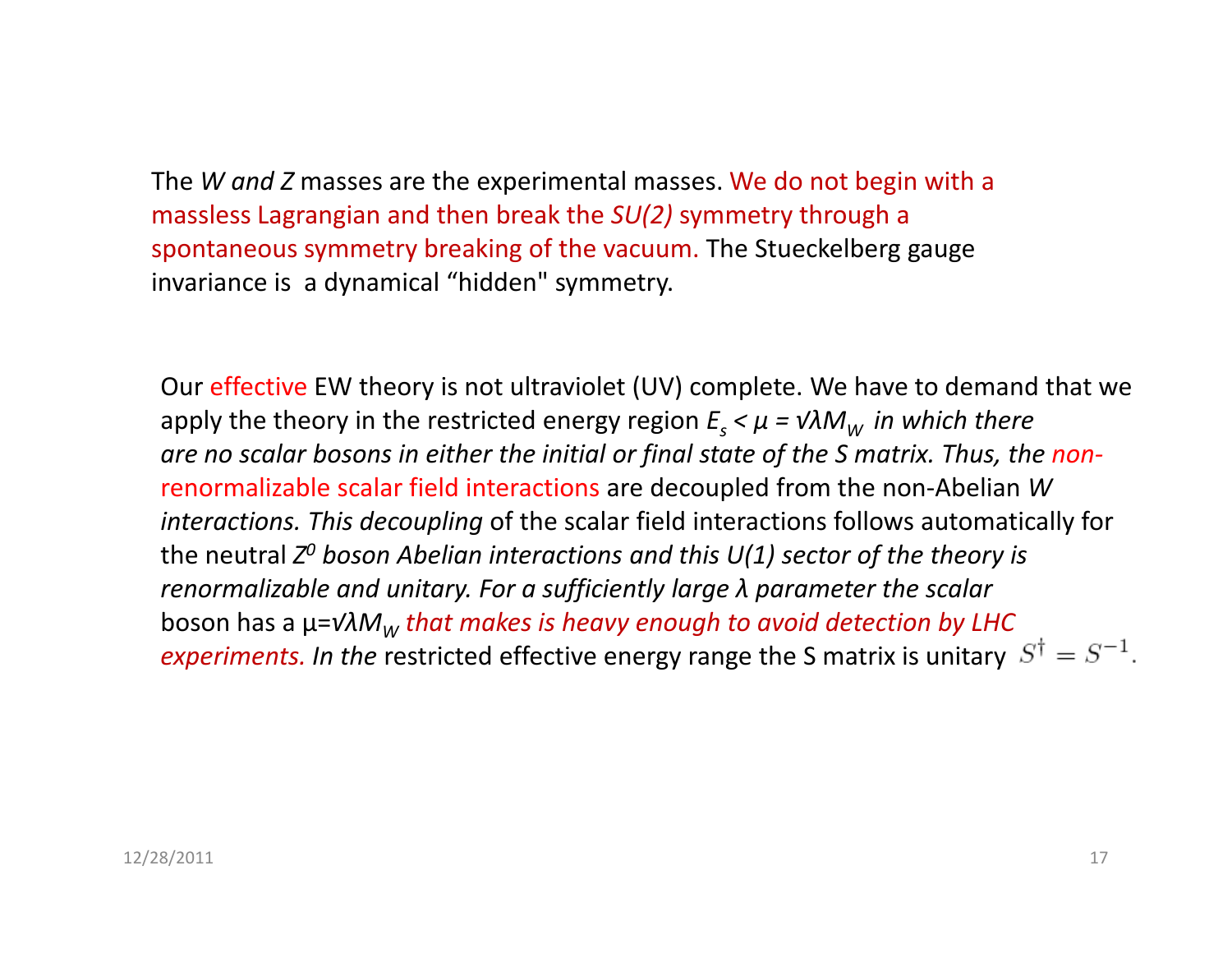In our EW model the standard Higgs mechanism generated by spontaneous symmetry breaking of the vacuum is absent, and we do not have a Higgs boson contribution. Moreover, the scalar bosons do not contribute to the S matrix in our restricted energy range  $E_s$  <  $\mathsf{v}\lambda\mathsf{M}_W$ , so we solve the unitarity problem by asserting that we have (JWM & V. T. Toth, arXiv:0812.1994v6 [hep-th]):

$$
\mathcal{M}(W_L W_L \to W_L W_L) = g_{\text{eff}}^2(s) \left[ \frac{\cos \theta + 1}{8m_W^2} s + \mathcal{O}(1) \right] \qquad g_{\text{eff}}(s) = g \left[ 1 + (\sqrt{s}/M)^n \right]^{-1}.
$$

Here, g is the low energy weak coupling constant, M is a parameter that determines the energy scale of the running of the effective  $g_{\it eff}$ (s) and  $\;n\geq 1.\;$   $g_{\it eff}$  (s) decreases fast enough, so that a unitarity violation can be avoided for the tree graph approximation and the scattering amplitude and the cross section can remain below the unitarity bound for  $M > 1-2$  TeV. This behavior of weak scattering amplitudes and cross sections implies that the vector bosons W and Z satisfy a form of asymptotic safety.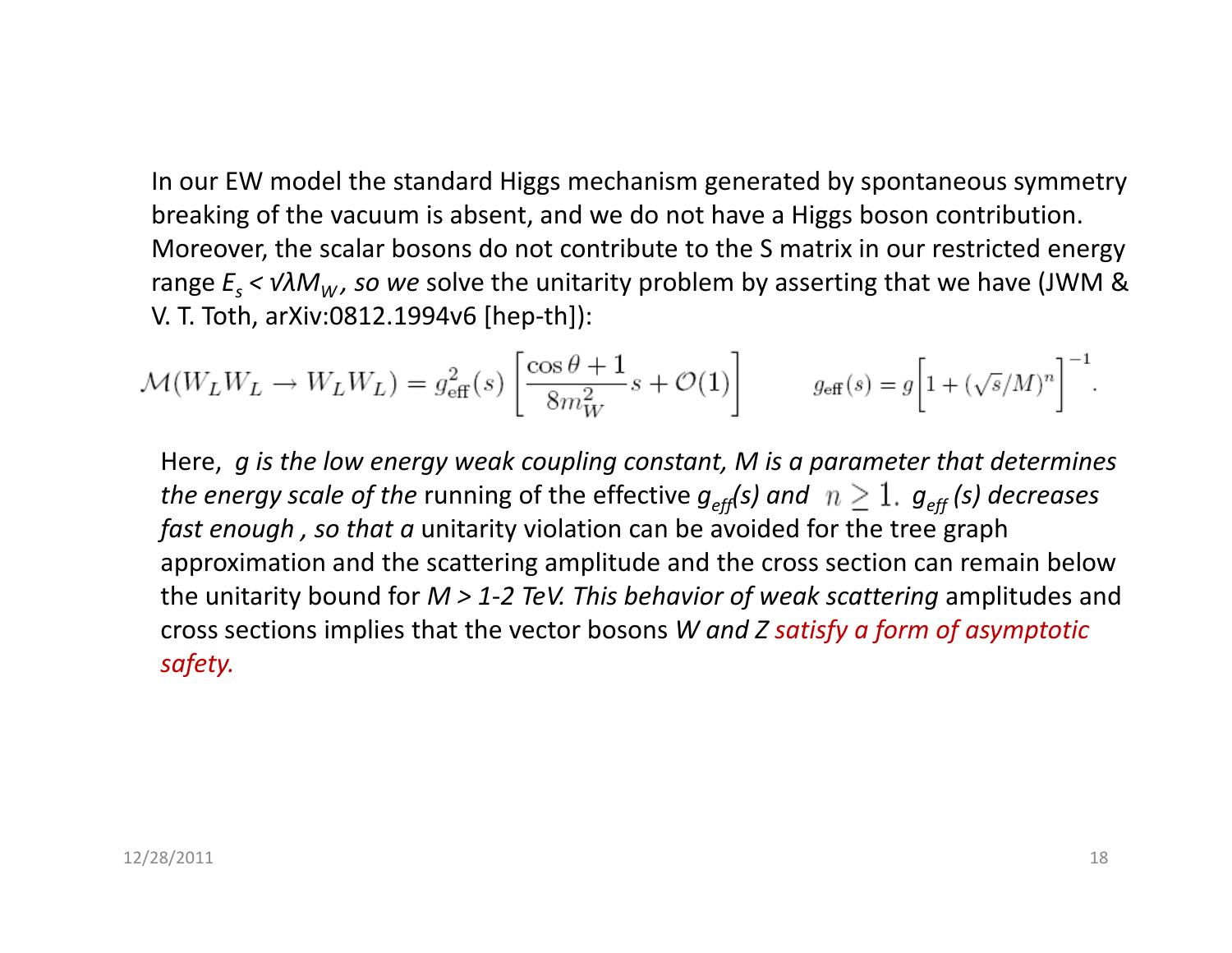In our local model without the scalar boson interactions in the restricted energy range  $E_{_S}$  <  $\nu\lambda{\sf M}_W$  detection by the LHC, the effective EW theory will be both renormalizable and  $f_{W}$  for which the scalar boson mass is sufficiently heavy to avoid  $f_{W}$  for which the scalar boson mass is sufficiently heavy to avoid unitary.

In composite models of weak interactions such as technicolor and the postulate of heavy resonances at energies above 1 TeV , the weak interactions are predicted to become strong, positing a unitarization of the strongly bound state particles. In these models we are faced with attempting to calculate cross sections for strongly coupled bound states.

Experiments conducted at the LHC can test the predictions of our EW model and alternative models by measuring the EW cross sections and determining whether they in fact do grow weaker than predicted in the standard Weinberg-Salam model, or whether they grow stronger as in composite bound state models.